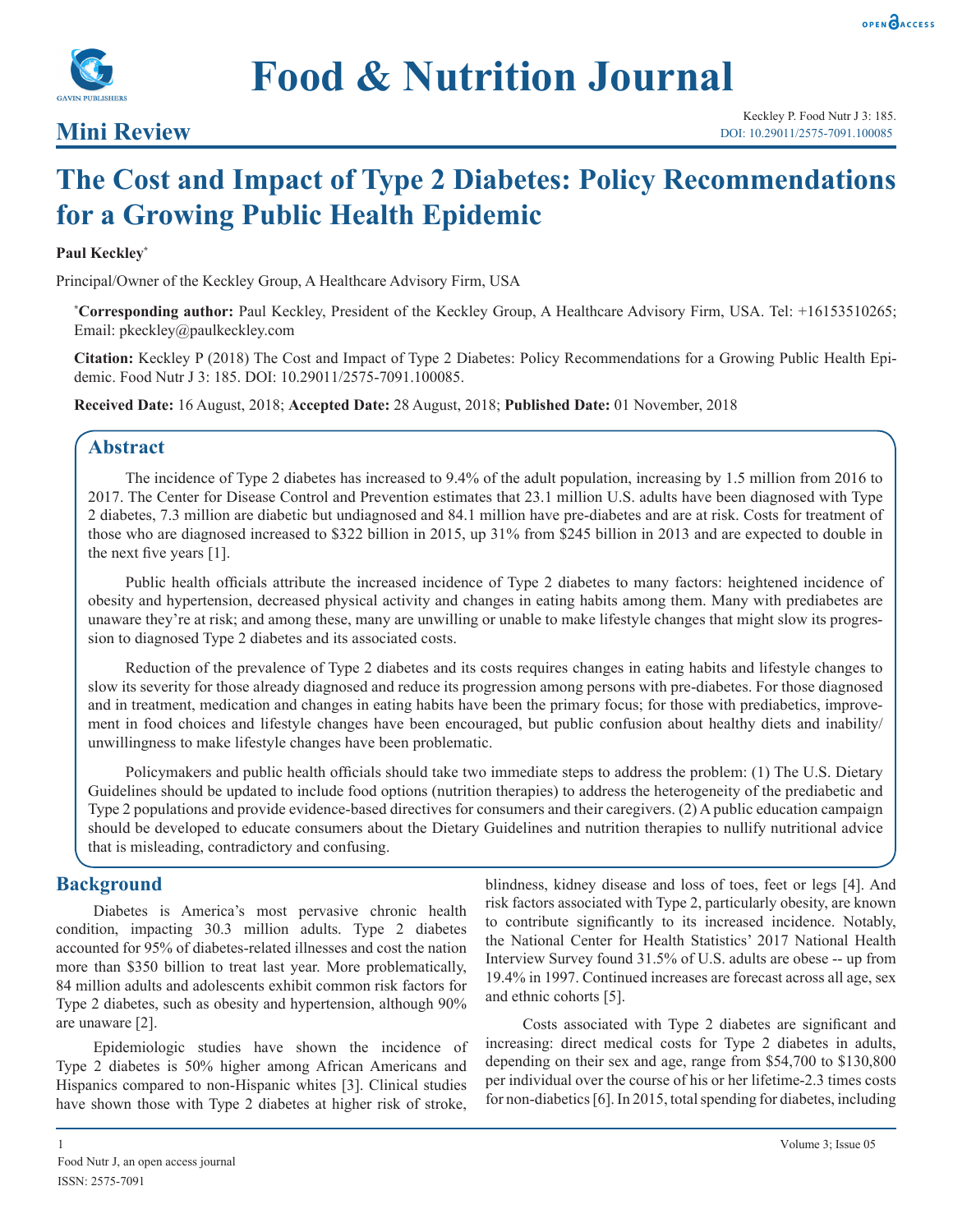direct costs and lost productivity, was \$322 billion, up from \$174 billion in 2007 [7]. And forecasts are that costs associated with Type 2 diabetes will ramp up because of increased prevalence and growing costs for diabetes drugs, among other factors [8].

Health services and policymakers have deduced that the increased prevalence and cost associated with Type 2 diabetes is attributable to five major factors:

**Changing workplace settings**: According to the U.S. Department of Labor Bureau of Labor Statistics, employment in America has shifted from farm to factory to desks at home or in congregate workplaces, and from rural to urban and suburban settings. Researchers have associated this change in work with decreased physical activity and increased adoption of sedentary lifestyles [9]. A 2015 study of workers who spend 8-12 hours at desk jobs found they had a 91% higher likelihood of developing Type 2 diabetes [10].

**Changes in American demographics:** Pew Research Center's "10 Demographic Trends that are Shaping the U.S. and the World" offers a compelling summary of demographic changes over the past 50 years: America is becoming more ethnically diverse; families and household composition are shifting from two parents and children to other living arrangements. And we're getting older [11]. That's led to changes in how individuals spend their time and money, what and where they eat and how they define healthiness. Notably, for three decades, more was spent on fast foods and less on healthier food options, contributing to higher incidence of obesity, heart disease and diabetes.

**Healthcare system bias toward medication:** The \$3.3 trillion dollar U.S. health system is highly specialized: payments for primary and preventive health services are less than 8% of total funding and have been flat in recent years [12]. Clinicians are paid for the volume of patients they engage. As a result, prescribing drugs to treat medical problems is seen as a safe, efficient way to treat medical problems. For Type 2 diabetics, prescription use has become a mainstay of treatment: 76.2% of office visits result in a prescription [13].

**Confusion about healthy food choices that are problematic to people with diabetes and pre-diabetes:** Most Americans are confused about what constitutes a healthy food choice, according to the International Food Information Council Foundation's annual [Food and Health survey](http://www.foodinsight.org/2017-food-and-health-survey) [14]. Eight in 10 survey respondents said they found conflicting information about what foods to eat and what foods to avoid and half said the conflicting information confused them. Most were unable to discriminate between saturated and unsaturated fats and unaware of distinctions between genetically modified and organic foods [15]. Food packaging contributes to the confusion: "multi-grain" is confused with "whole grain," an especially important distinction for prediabetic/diabetic sufferers

who have compromised insulin levels and there's widespread misunderstanding about the role carbohydrates play in raising blood sugar [16].

**Policymaker prioritization:** For policymakers, tackling Type 2 diabetes and the growing incidence of pre-diabetes is problematic. Conditions like heart disease or cancer impact large numbers and are associated with specialized technologies, facilities and clinicians. Improvements in the diagnosis and treatment in these diseases has been steady and public awareness is strong. Public health issues like drug abuse garner media attention, prompting policymaker action. But policymaking around Type 2 diabetes is more challenging. Root causes are associated with lifestyle factors: obesity is a major risk factor [17]. And obesity is complicated by socio-demographics correlating higher levels with lower income and certain disadvantaged groups[18]. For policymakers, addressing Type 2 diabetes goes beyond just healthcare and requires prioritization of nutrition therapy, vigilance about the food supply chain, pricing policies to make healthier foods more accessible and other actions. And these require coordination across multiple state and federal agencies and programs since food production and safety fall under the aegis of the U.S. Department of Agriculture and the Food and Drug Administration, and treatment falls under a wide range of payers including Medicare, Medicaid, private insurers and other sectors of the healthcare system.

## **Is Remission of Type 2 Diabetes Achievable?**

Slowing the progression of Type 2 diabetes is necessary to reduce long-term costs associated with its treatment. Evidence also shows that Type 2 diabetes can be reversed with proper nutrition therapy and exercise [19].

Studies have shown that a 1% reduction in HbA1c, a key indicator of Type 2 diabetes, can be achieved through proper dieting. It also results in lower risks for heart disease, renal failure and blindness, saving \$1,700 per year in medication costs [20]. In a one-year paired comparison study released in February, 2018, Type 2 diabetics who followed a low carbohydrate diet had "lower HbA1c, weight and medicine use" [21]. If 20% of the 30 million U.S. T2D sufferers made this dietary change resulting in a HbA1c reduction of 1%, savings to the U.S. healthcare system would be at least \$10.2 billion annually. If the 84 million prediabetic Americans followed a similar regimen, cost savings would be even more.

Evidence-based nutrition therapies targeted to specific patient cohorts of inidividuals with Type 2 diabetes and prediabetes are underdeveloped by the American Diabetic Association. While the ADA's Guidelines are useful to individuals in good health, they inadequately differentiate between key patient cohorts for whom nutrition therapies produce significant clinical benefit [22]. A notable example is the ADA's failure to consider studies that have shown low carbohydrate diets to be safe and effective in managing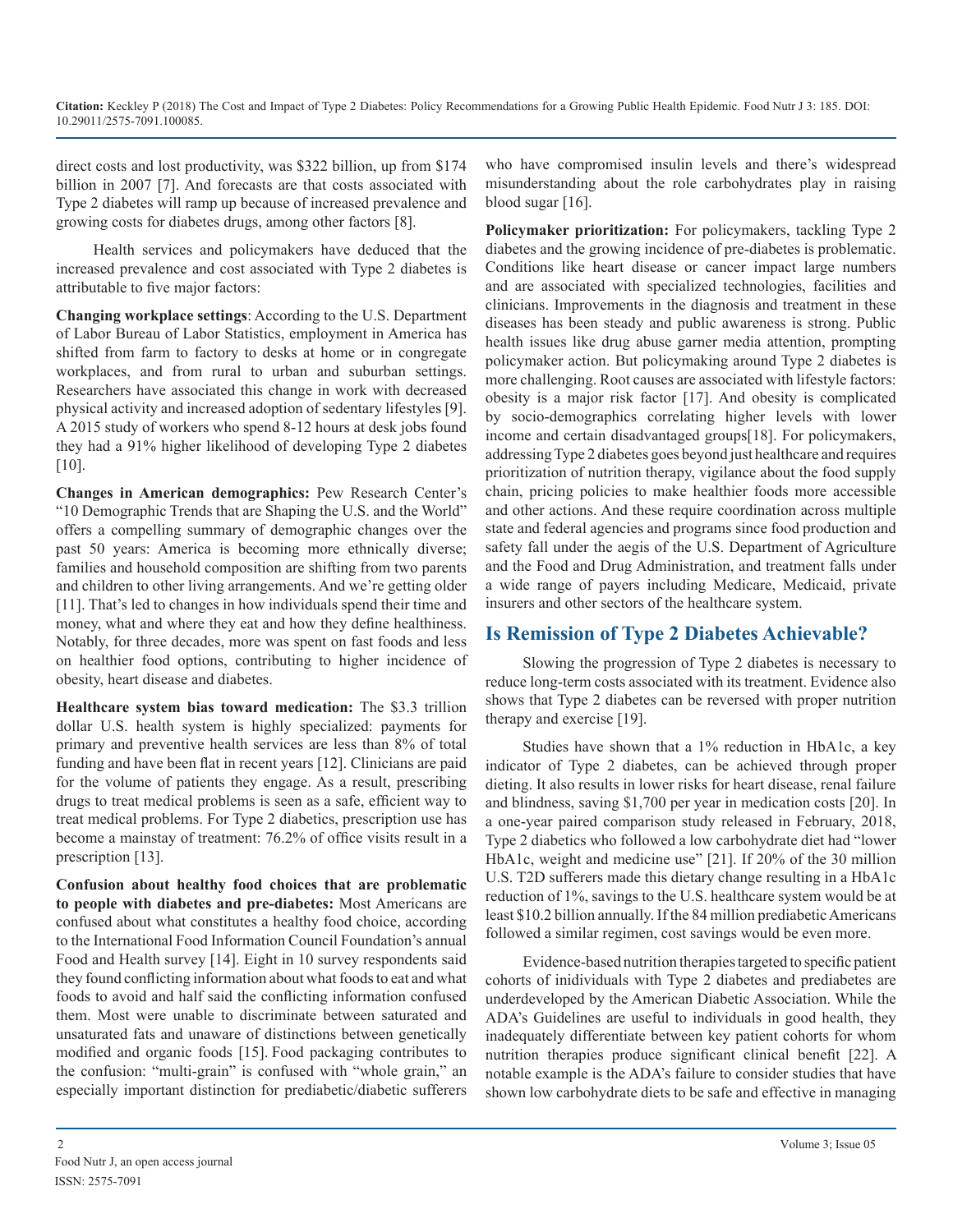**Citation:** Keckley P (2018) The Cost and Impact of Type 2 Diabetes: Policy Recommendations for a Growing Public Health Epidemic. Food Nutr J 3: 185. DOI: 10.29011/2575-7091.100085.

glycemic control and weight among prediabetics. Instead, the ADA's grading scheme rates them lower than plant-based options though the evidence is otherwise (See Appendix).

Nutrition therapies, properly administered, can play a larger role in Type 2 prevention, treatment and reversal strategies. Studies show a low carbohydrate diet offers therapeutic benefits to many people with diabetes as well as lowers lifetime health costs [23]. Regrettably, medications have been the default therapeutic strategy for most of those with diabetes when evidence shows other options to be more effective for many.

## **Where We Stand Today**

Today, 84% of total U.S. health costs are attributable to chronic diseases: Type 2 diabetes is at the top of the list. Currently, the public policy framework for addressing the progression of Type 2 diabetes centers on three co-dependent strategies:

**1-Primary care diagnosis and coordination:** Increased access to primary care and preventive health services in local communities, especially in under-served and low-income populations has been associated with lower incidence of Type 2 diabetes [24]. Access to primary care services by physicians, nurses and allied health professionals is important to recognizing incidence of Type 2 diabetes and risks among predisposition by persons with prediabetes. But only one in three adults has a regular check-up, and large numbers in the population, especially younger adults, are not inclined to maintain a routine primary care regimen [25].

**2-Dietary Guidelines:** The U.S. Dietary Guidelines are codified in the 2015-2020 Dietary Guidelines for Americans produced by the U.S. Department of Agriculture (USDA) and Department of Health and Human Services (HHS) [26]. The U.S. Preventive Services Task Force references 'weight control' sparingly in only two of its 94 recommendations [27]. Both agencies contribute to the public's understanding of risks and conditions that lend themselves to Type 2 diabetes control, but neither incorporates the expanding body of evidence about dietary correlation to diabetes prevention. Both offer a credible perspective, but each fails to provide direction explicit to those most at risk for Type 2 diabetes.

**3-Public education:** Provider organizations, private health insurers, Medicaid and Medicare invest significant sums in educating consumers about risks for and mitigation of Type 2 diabetes. However, the most trusted source of patient education is the physician [28]. That's where issues in educating patients about diabetes becomes problematic. Physicians have limited time to educate their patients; most sponsor a website and provide generic materials, but customized care for Type 2 diabetics is rare.

Progress has been made in these areas, but results have been disappointing. While the public maintains healthiness as a goal and believes nutrition and regular exercise important to being healthy, only one in five exercises regularly and one in eight eats a healthy diet. And both are vital to arresting the progression of Type 2 diabetes [29].

## **The Policy Imperatives**

Policymakers must refresh the nation's health policies as they relate to the growing prevalence, cost and impact of Type 2 diabetes. Current efforts in primary care, guideline development and public education are not slowing the growth of Type 2 diabetes and its negative impact on the healthiness of our population and awareness of the risks of diabetes.

Two immediate steps should be taken by policymakers in tandem with public health officials and clinicians:

- 1. The U.S. Dietary Guidelines should be updated to include food options that address the heterogeneity of the prediabetic and Type 2 populations. A one-size-fits-all approach is scientifically misleading and harmful to the public's health.
- 2. A public education campaign should be developed to educate U.S. consumers about nutrition therapies that address diverse populations including pre-diabetics and others and equip them to avoid nutritional advice that is misleading, contradictory and confusing.

In addition to these, consideration should also be given to:

- Updating of diagnostic screening measures used by primary care clinicians, retail clinics and other primary care venues to diagnose pre-diabetes and Type 2 diabetes. Consideration should also be given to increased nutrition therapy CME/CNE educational requisites across all primary care professions.
- Improvements in medical education to emphasize nutrition therapies
- Inclusion of explicit nutrition therapy outcomes in alternative payment programs including Medicare Shared Savings Program (Section 3022 Affordable Care Act) and others.
- Appointment of a blue-ribbon commission on nutrition therapy to modernize policies, regulations and food supply chain considerations.

Steps must be taken to contain and reverse the epidemic of Type 2 diabetes. Its impact and cost, left unchecked, will undermine the entire healthcare system. More must be done: the status quo is not working.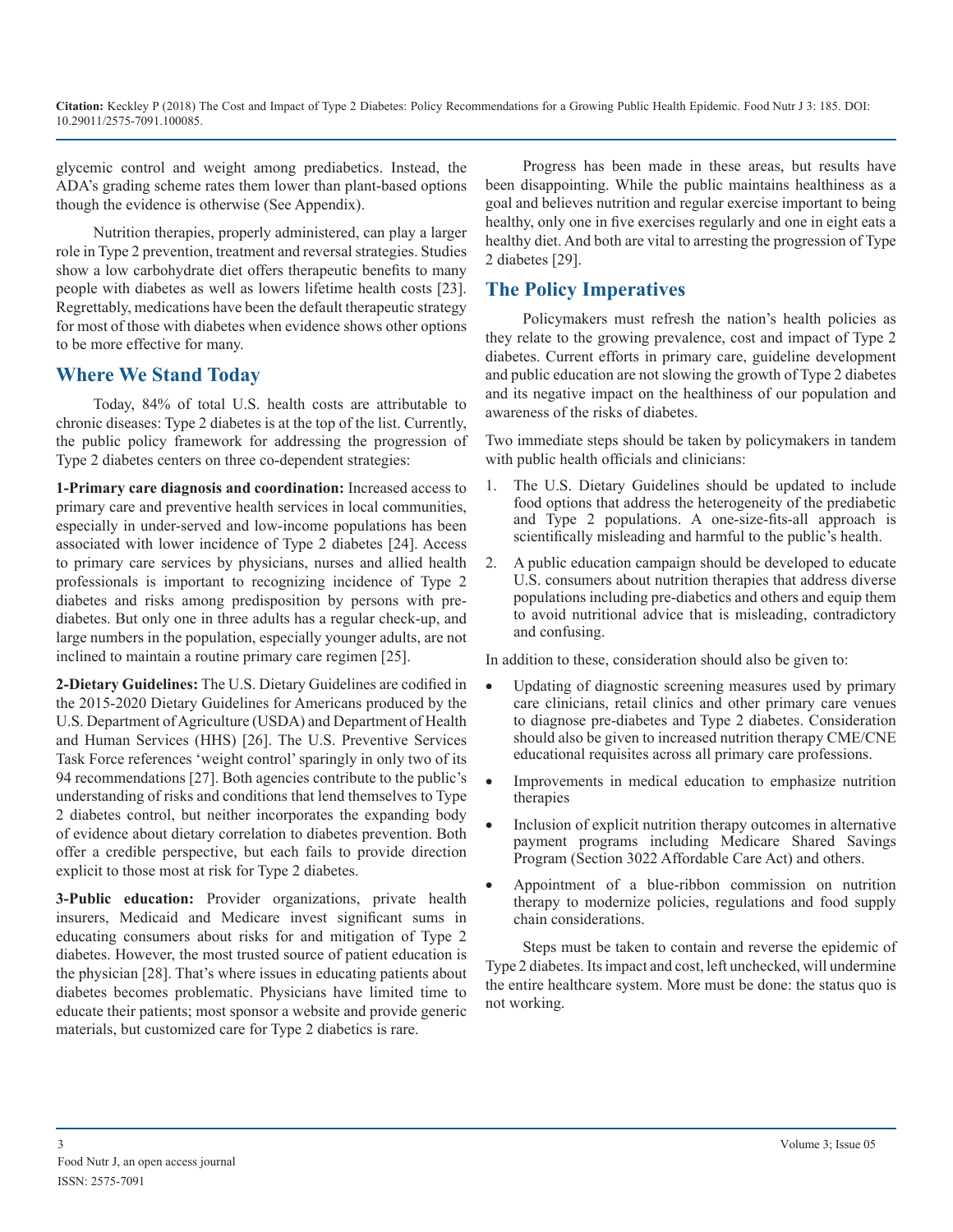**Citation:** Keckley P (2018) The Cost and Impact of Type 2 Diabetes: Policy Recommendations for a Growing Public Health Epidemic. Food Nutr J 3: 185. DOI: 10.29011/2575-7091.100085.

| <b>Appendix A Source (Citation)</b>                                                                                                                                                                                                                                                                       | Methodology                                                                                                                                                                                                                            | <b>Clinical Outcome</b>                                                                                                                                                                                                                                         |
|-----------------------------------------------------------------------------------------------------------------------------------------------------------------------------------------------------------------------------------------------------------------------------------------------------------|----------------------------------------------------------------------------------------------------------------------------------------------------------------------------------------------------------------------------------------|-----------------------------------------------------------------------------------------------------------------------------------------------------------------------------------------------------------------------------------------------------------------|
| American Journal of Clinical<br>Nutrition (2009)<br>"Brinkworth2: Comparison of<br>low- and high-carbohydrate<br>diets for type 2 diabetes<br>management: a randomized<br>trial."<br>https://www.ncbi.nlm.nih.gov/<br>pubmed/26224300                                                                     | Randomized trial conducted<br>over 52 weeks of obese adults:<br>Group 1: low fat/high carb diet<br>Group 2: Low carb/high<br>unsaturated fat/low saturated<br>fat diet                                                                 | Conclusion: 'While both groups<br>saw similar weight loss<br>outcomes, the low carb group<br>had significant improvement in:<br>Lipid profile, Blood Glucose<br>Stability, Reduction in diabetes<br>medication requirements.'                                   |
| Diabetes/Metabolism Research<br>and Reviews (2010)<br>"Enhanced weight loss with<br>protein-enriched meal<br>replacements in subjects with<br>the metabolic syndrome."<br>https://www.ncbi.nlm.nih.gov/<br>pubmed/20578205                                                                                | Randomized control trial in<br>obese patients conducted over<br>52 weeks:<br>Group 1: High protein diet (1.34<br>g protein/kg of bodyweight).<br>Group 2: Normal protein diet<br>(.8 g protein/kg of bodyweight)                       | Results: After 12 months of<br>treatment:<br>64.5% of the subjects in the<br>high-protein diet group vs<br>34.8% of the subjects in the<br>conventional diet group no<br>longer met three or more of the<br>criteria for having the metabolic<br>syndrome.      |
| The New England Journal of<br>Medicine<br>Weight Loss with a Low-<br>Carbohydrate, Mediterranean,<br>or Low-Fat Diet<br>http://www.nejm.org/doi/full/1<br>0.1056/NEJMoa0708681#t=arti<br>cle                                                                                                              | Randomized cohort study--<br>assignment of 322 obese adults<br>assigned to 3 control groups<br>followed for 2 years:<br>Low fat-restricted calorie<br>Mediterranean-restricted<br>calorie<br>Low carbohydrate- unrestricted<br>calorie | Results:<br>Low carbohydrate group lost<br>more weight;<br>20% reduction in total<br>cholesterol to HDL in low carb<br>group vs 12% in the low-fat diet<br>group.<br>"Low carbohydrate diet is an<br>effective alternative to low fat<br>diet for weight loss." |
| NIH and Johns Hopkins<br>"Low-Carb, Higher-Fat Diets<br>Add No Arterial Health Risks to<br>Obese People Seeking to Lose<br>Weight"<br>https://www.hopkinsmedicine.<br>org/news/media/releases/low<br>carb_higher_fat_diets_add_no_<br>arterial health risks to obese<br>people seeking to lose weig<br>ht | Randomized trial                                                                                                                                                                                                                       | Conclusion: "Low carb/ high fat<br>diets do not result in additional<br>heart health risks for obese<br>patients and are a safe and<br>effective weight loss option."                                                                                           |
| Ajala O, English P, Pinkney J.<br>Systematic review and metaanalysis<br>of different dietary<br>approaches to the management<br>of type 2 diabetes. Am J Clin<br>Nutr. 2013;97(3):505-16.                                                                                                                 | Meta-Analysis                                                                                                                                                                                                                          | Conclusion: 'Low carbohydrate<br>diets improve heart health in<br>individuals with Type 2 diabetes<br>and should be considered an<br>overall strategy in the<br>management of the disease.'                                                                     |
| Fields H, et al. Are lowcarbohydrate<br>diets safe and<br>effective? Journal of the<br>American Osteopathic<br>Association. 2016;116:788.                                                                                                                                                                 | Meta-Analysis                                                                                                                                                                                                                          | Conclusion: 'Low carbohydrate<br>diets are safe and effective in<br>managing glycemic control and<br>help achieve weight loss goals.'                                                                                                                           |